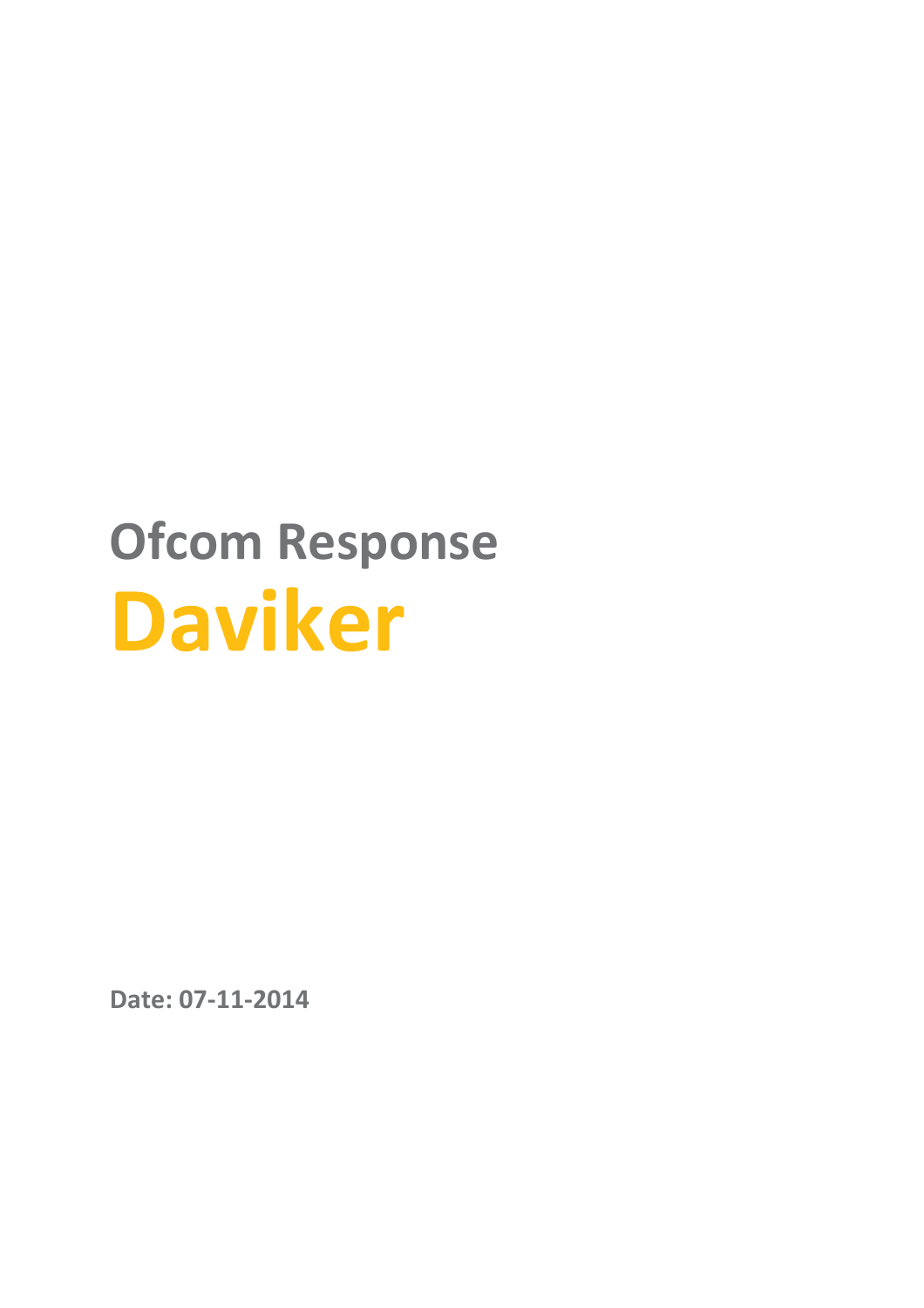

### **Table of Contents**

| 1 <sub>1</sub>   |  |
|------------------|--|
| 2 <sub>1</sub>   |  |
| $\overline{3}$ . |  |
|                  |  |
|                  |  |
|                  |  |
|                  |  |
|                  |  |
|                  |  |
|                  |  |
|                  |  |
|                  |  |
|                  |  |
|                  |  |
|                  |  |
|                  |  |
|                  |  |
|                  |  |
|                  |  |
|                  |  |
|                  |  |



 $\overline{c}$ 

Daviker Ltd, City View House, 5 Union Street, Ardwick, Manchester, M12 4JD Company Reg: 05127224 T: 0800 458 22 22 W: Daviker.co.uk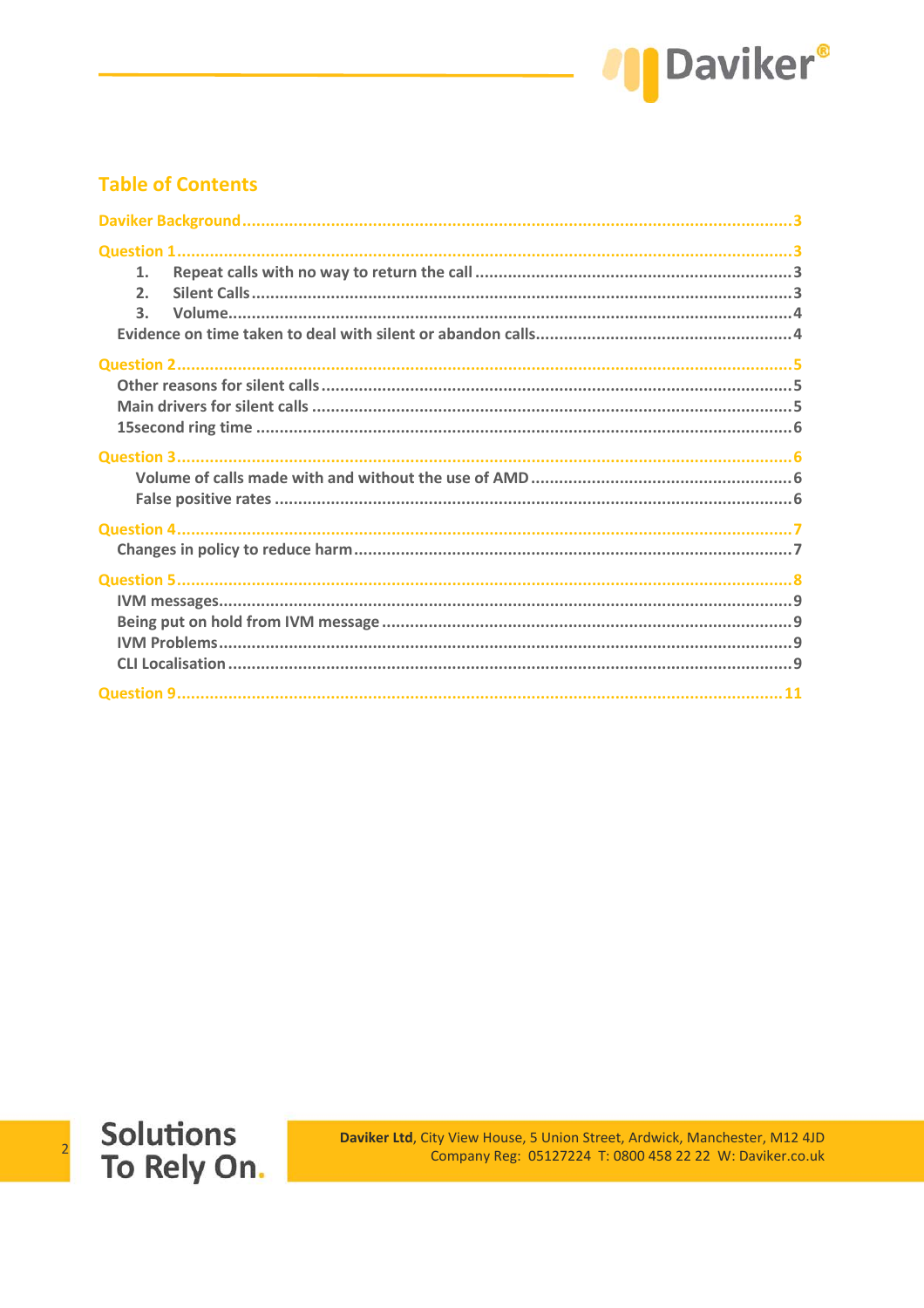

# <span id="page-2-0"></span>**Daviker Background**

Daviker Response to Ofcom's "Review Persistent Misuse Powers – Focus on abandon and silent calls"

Daviker have been supplying call centre technology for 10 years, we have in excess of 110 clients ranging in size from 10 seats to 480. They are predominantly outbound into a wide variety of industries including Debt collection, Debt management, Claims and BPO's.

<span id="page-2-1"></span>Our support services are 24x7x 365 and include call centre performance reviews for our customers.

# **Question 1**

Q1: We would welcome views and evidence from stakeholders on (a) the main types of harm that consumers experience from nuisance calls in general and specifically in relation to silent and abandoned calls; and (b) how to measure the harm.

You may wish to consider the following points in your response:

- Evidence of changes in the nature and magnitude of the harm since we last reviewed the policy in 2010.
- Whether the harm differs across landlines and mobiles, consumers or the different types of calls (e.g. the time of day the call is received, whether it is a silent call or a live call).
- Types of harm other than wasted time and distress.
- Whether the distress caused by nuisance calls can be quantified and if so how.
- Evidence of how long it takes consumers to deal with silent and abandoned calls (e.g. X seconds or minutes to answer the phone, deal with the call, take steps to prevent further calls) and how that time should be valued.
- Views on the relationship between silent and abandoned calls and other call types.

<span id="page-2-2"></span>From general complaints seen, the main areas of concern from clients are as follows:

**1. Repeat calls with no way to return the call**

Repeat calls from the same number with no way to respond or be removed. For example: Withheld numbers or if a number is presented but when called back there is a dead line or message just stipulating you were called and by whom. Barclays for example play a message when the call is returned saying "you were called today by Barclays, we will contact you again, thank you" then the call hangs up.

<span id="page-2-3"></span>**2. Silent Calls**

Silent calls (we believe this is more harmful than receiving an IVM, an abandoned call message or a Cold Call) this is also linked to point one, because there is no way to stop the call. We are astounded by the level of silent calls you are reporting as within our customer base who adhere to the current regulations; this is something we never experience. This suggests that the contact centres that are

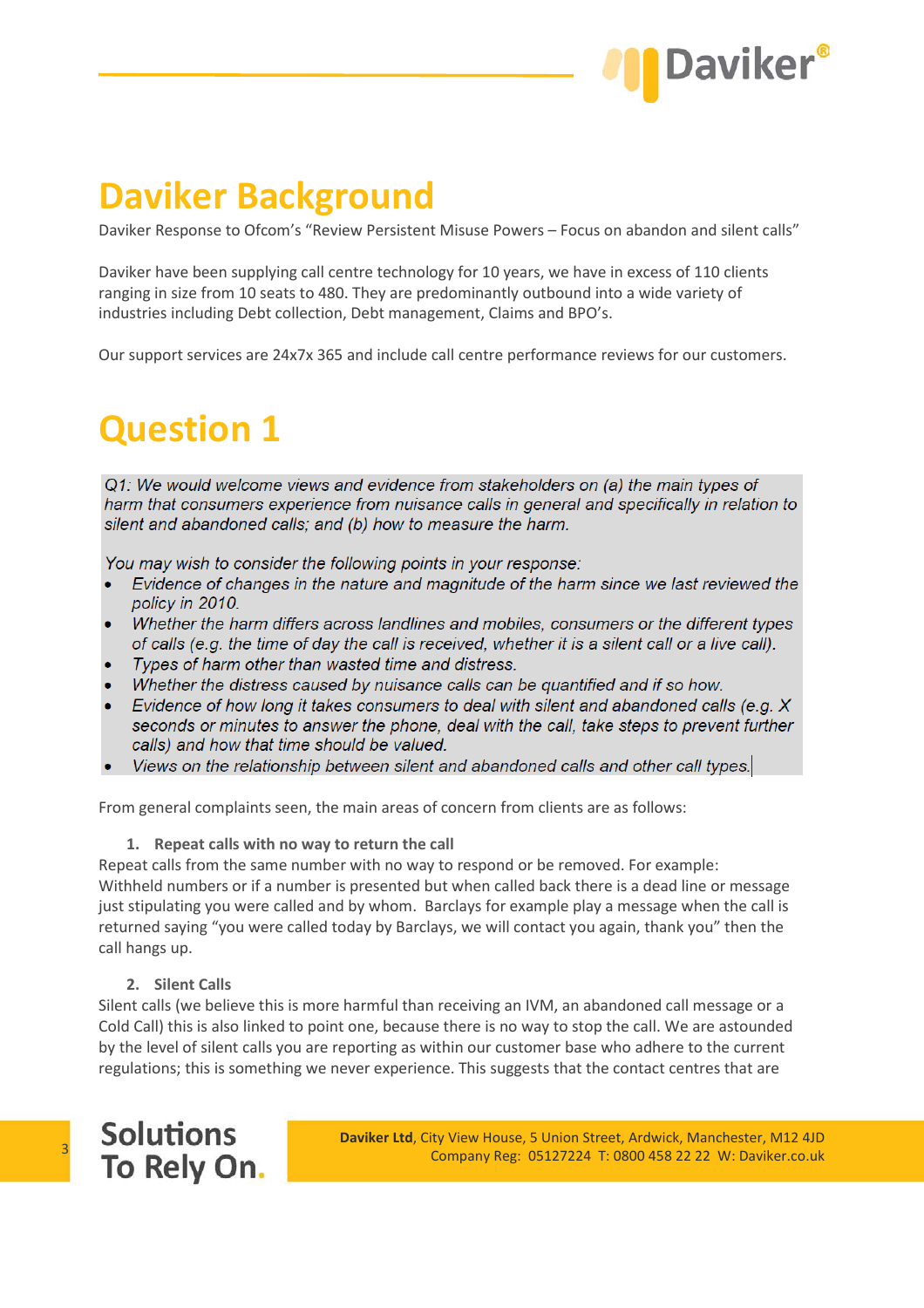

causing these silent calls are simply ignorant to the entire framework of regulations, or simply choose to ignore them.

#### <span id="page-3-0"></span>**3. Volume**

The number of calls i.e. volume, quite often it is noted that a complaint is made for continuous repeat calls, yet when we thoroughly investigate the ACS, the consumer has only been called once or twice from the call centre that received the complaint. Often the accused contact centre is simply the only one that has presented a CLI and therefore the calls made from withheld numbers are attributed to the wrong business and thus a complaint is made to the call centre who does provide their CLI as required.

It is important here to note that if the *current* guidelines were followed by ALL parties, the reasons for silent calls and the frustration around being able to remove yourself from the calling lists would be eradicated. There seems little point tightening the noose around the necks of compliant call centres as this simply misses the source of your complaints.

### <span id="page-3-1"></span>**Evidence on time taken to deal with silent or abandon calls**

Here at Daviker we encourage an automated method of removing consumers numbers from the calling lists, e.g. "you were called today by X as you are nearing the end of your contract, if you wish to discuss an extension please press 1. If you wish to be removed from the calling list, please press  $2"$ 

Upon tests the average time to answer the phone (landline) is 20 seconds, mobile phones is lower at 12 seconds. Should the user hear an abandon message it is possible to then have the ability to automatically remove themselves from the calling list by pressing a DTMF digit. The time to deal with such issues is therefore around 30-40 seconds dependant on the number type being called.

The main cause for increased time to resolution occurs from being called by parties that either a) withhold their number, or b) do not give you an easy way to call back or deal with the purpose of the call. E.g. the Barclays example cited earlier. These results in a convoluted process of complaining to the network operator or Ofcom, vastly increasing the harm caused to the consumer.

Once again most of these issues would be simply not be present if the current regulations were followed by all and enforced properly.

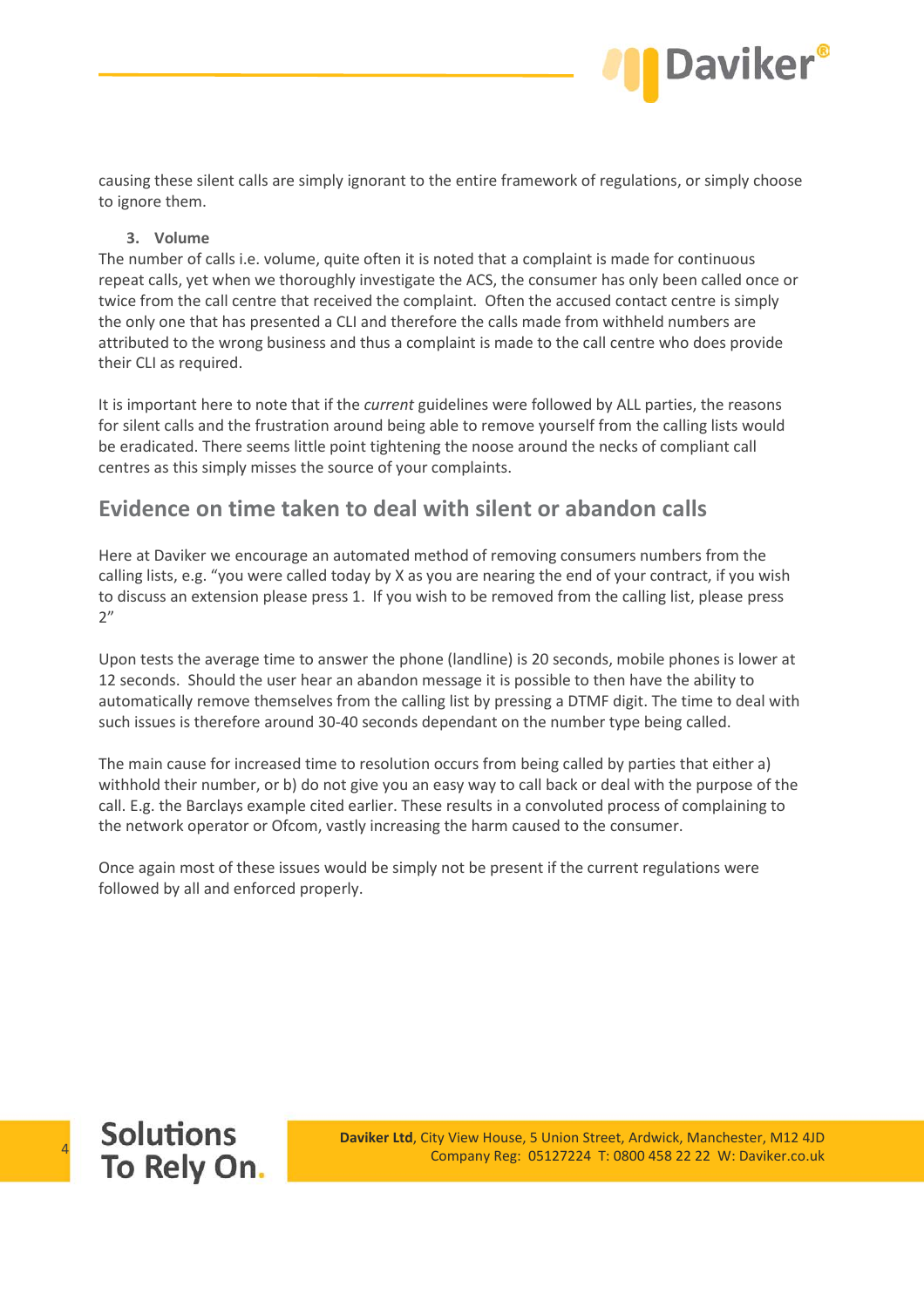

# <span id="page-4-0"></span>**Question 2**

<span id="page-4-1"></span>Q2: We would welcome views and evidence from stakeholders on what are the key drivers of (a) silent calls and (b) abandoned calls.

You may wish to consider the following points in your response:

- Whether the main driver for abandoned calls is the use of ACS or if there are other key drivers.
- Whether you agree with the possible reasons why consumers may receive silent calls and the extent to which they are likely to be a key driver of the overall volume of silent calls as set out in Figure 1.
- Evidence of the key drivers or silent or abandoned calls.
- Aside from mobile coverage, whether there are other issues specific to mobiles that could be causing silent or abandoned calls.
- Any information you have on how long organisations will ring consumers before disconnecting an unanswered calls (e.g. 15 seconds) or how quickly they connect consumers to a live agent (e.g. two seconds).

### **Key drivers of silent calls**

The main drivers of Silent calls are call centres who have absolutely no interest in following the current regulations. Tightening the current regulations will make no difference to these rogue businesses and will simply harm the majority of contact centres who are abiding by the current rules and regulations. If more attention was paid to the rogue contact centres rather than the easy targets who adhere to the rules, you would see a drop in Silent calls.

### <span id="page-4-2"></span>**Other drivers for silent calls**

A vast majority of large call centres have disabled AMD and all call centres we deal with have a drop call message active on outbound campaigns. Therefore the *only* way a silent call can be made from a call centre abiding by the current regulations is from user behaviour, such as those laid out in figure 1. The most common example of this is that agents simply hang-up on calls without saying anything, or simply leaving their microphone on mute until the caller hangs up – an agent actioned silent call. This issue appears in call centres especially at break times and end of shifts whereby agents don't want to take any more calls because they are due to finish. If an agent has a bus to catch at 5.15 when the shift finishes at 5.00 and a sale call takes 20 minutes, it is not unusual to find the number of agent dispositioned answer machines increase – an agent initiated silent call as the consumer would experience it.

Many contact centres are finding this agent behaviour elusive to pin down due to Ofcoms stance on AMD. It is very hard to identify and is nearly impossible at sites who have AMD disabled (ironically done because of the false positive regulation). Most agents will disposition the call as an answer machine and with the volume of answer machines the agents now process, the Agent Actioned Silent calls are now a needle in a haystack.

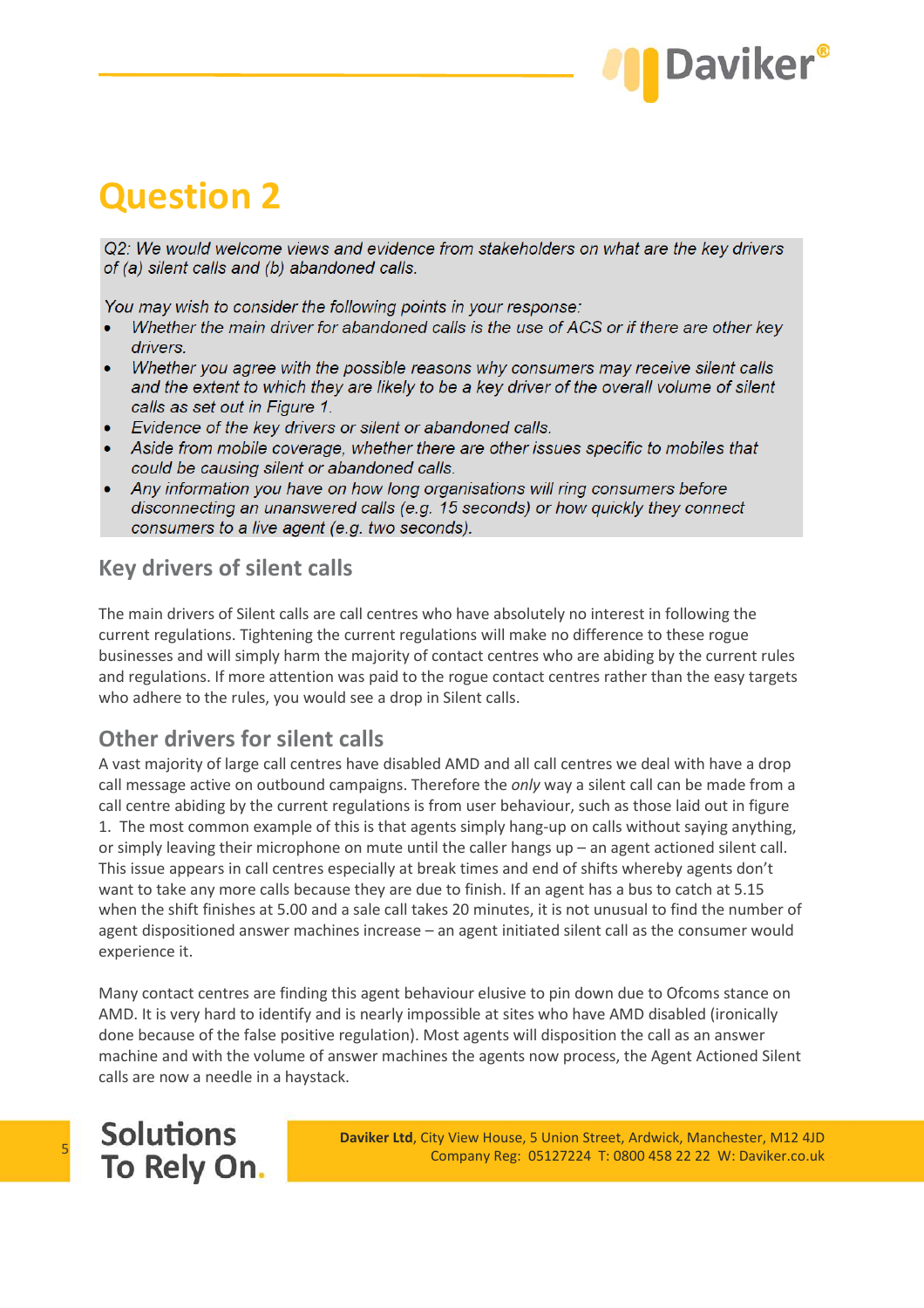

Since the inception of the AMD false positive rate and the take up of disabling AMD this has become a much larger problem because of how hard it is to identify within the contact centre, agent initiated silent calls. This is made worse by the fact the agents are aware of this.

### <span id="page-5-0"></span>**15second ring time**

From our considerable experience we would say nearly all of our contact centres operate on a higher ring count than 15s. The variance is generally between mobile and home numbers. On average most voicemails on mobile phones (which is 99% of the time enabled) will activate at around 18 seconds from tests performed, so an increase is generally irrelevant on ring time, it purely means more answer machines. With landlines generally people will try and ring for longer in order to try to get a live person, it generally takes long than 15s to answer a home phone on tests with the average time seen to be 20 seconds, dependent on other factors, such as time of day, demographic (young vs older) etc.

# <span id="page-5-1"></span>**Question 3**

Q3: We would welcome views and evidence on the use of AMD including (a) if call centres have changed their use of AMD in recent years and if so why (b) the volume of calls made by call centres with and without the use of AMD (c) false positive rates when using AMD and any data to suggest that the accuracy of AMD has improved in recent years.

Daviker currently have around 110 outbound call centres and since the inception of the false positive rate, the vast majority of large call centres have disabled the use of answer machine detection. The reason for this is the vague regulations on testing procedures for false positive rate, such as: the sample to be used for false positive calculation being stated as "a reasonable amount". The other reason is the administrative time to perform the test is extraordinary high, having to perform the test at regular intervals. The cost to perform such tests and the possibility of fines associated with the vague regulations have made AMD too much of a compliance and financial risk.

#### <span id="page-5-2"></span>**Volume of calls made with and without the use of AMD**

I have not looked into this but I could do with further time and provide feedback with evidence.

#### <span id="page-5-3"></span>**False positive rates**

The technology has not moved on in recent years, so detection levels remain the same. AMD detection is heavily reliant on a clear connection. Degradation in the network due to load in certain areas can have an adverse effect to AMD detection. In order to improve AMD detection significantly, a tone prior to AMD detect would need to be introduced. This is something we and most of the major ACS manufacturers pushed for with Ofcom through the formation of the AMD Networking Party funded by the ACS manufacturers, but progress has been slow and has lacked support.

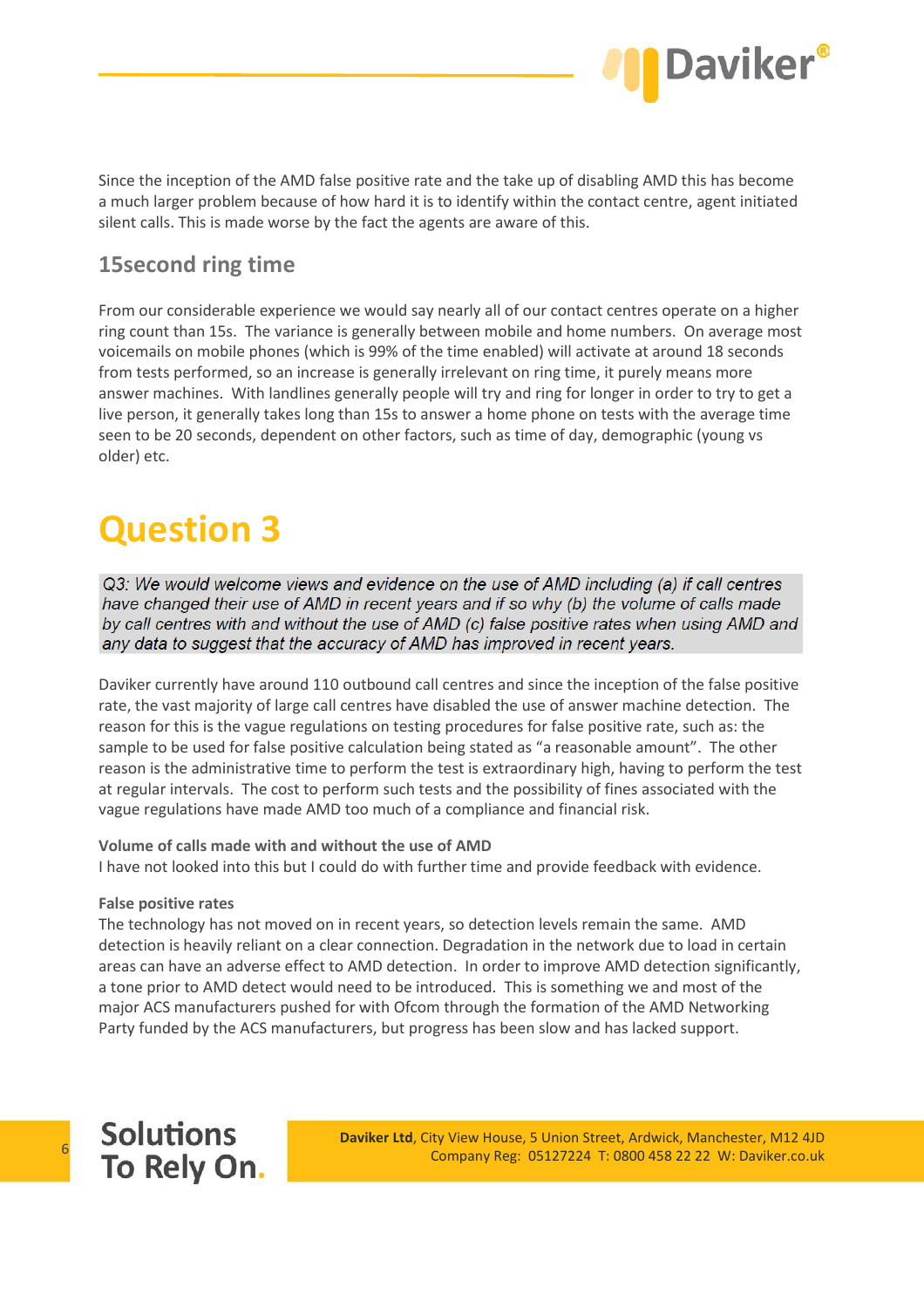

# <span id="page-6-0"></span>**Question 4**

<span id="page-6-1"></span>Q4: We would welcome views and evidence on potential changes to the policy to help reduce the harm caused by silent and abandoned calls including those identified in Figure 2 (abandoned call rate and approach to AMD), Figure 3 (time limits for calling consumers and connecting to a live agent) and Figure 4 (good management and appropriate processes).

You may wish to consider the following points in your response:

Views on whether it would be worth pursuing any of the potential changes identified in Figures 2 to 4 or if there are other potential changes that should be considered, for

example, to make it clearer and easier for stakeholders to understand and follow or to specifically address calls made to mobile phones.

Data indicating the likely impact of the potential changes in terms of reducing the harm caused by silent and/or abandoned calls and the potential cost of the change (both oneoff and ongoing costs).

### **Changes in policy to reduce harm**

The main growth area for new contact systems in the UK has been VICIdial (an open source dialler platform) which by default has no AMD and on most sites AMD is not added. We still believe the main increase in silent calls is from ACS users who do not adhere to the current regulations i.e. to have an abandon call message. As already stated the dialling practices across our client base have never been more vigilant than they are today. The fact that a lot of our own call centre's have disabled AMD, yet in your own test there was still a significant amount of silent calls, indicates that business' either have an agent issue or are ignoring the regulations as they currently stand. Making the regulations more stringent will not solve this problem, but only serve to severely impact the compliant section of the industry. Dare we say it, if the enforcement on offending call centre's was carried out more vigilantly, we believe the regulations could actually be relaxed. The issue with most offending call centres is generally the number is withheld making them hard to track down. Yet the compliant call centre's display their number thus making them easy to report and hence bear the brunt.

Dropping the current target abandon rate from 3% to 1% will effectively make outbound dialling in the UK using ACS impossible. The calls will still need to be made and will simply create a growth market for the rogue contact centres to fill. You will create an environment whereby the rules are so ridiculously tight that the fringe contact centres who are currently walking the fine line between compliance and non compliance will simply abandon their attempts at adherence.

Setting a hard fast number of abandon calls is a terrible idea, and one that will only mean shrewd businesses breaking up their larger call centres into smaller call centres – which you are then proposing could now drop more calls. Sticking to the 3% percentage is the only option. Whether one

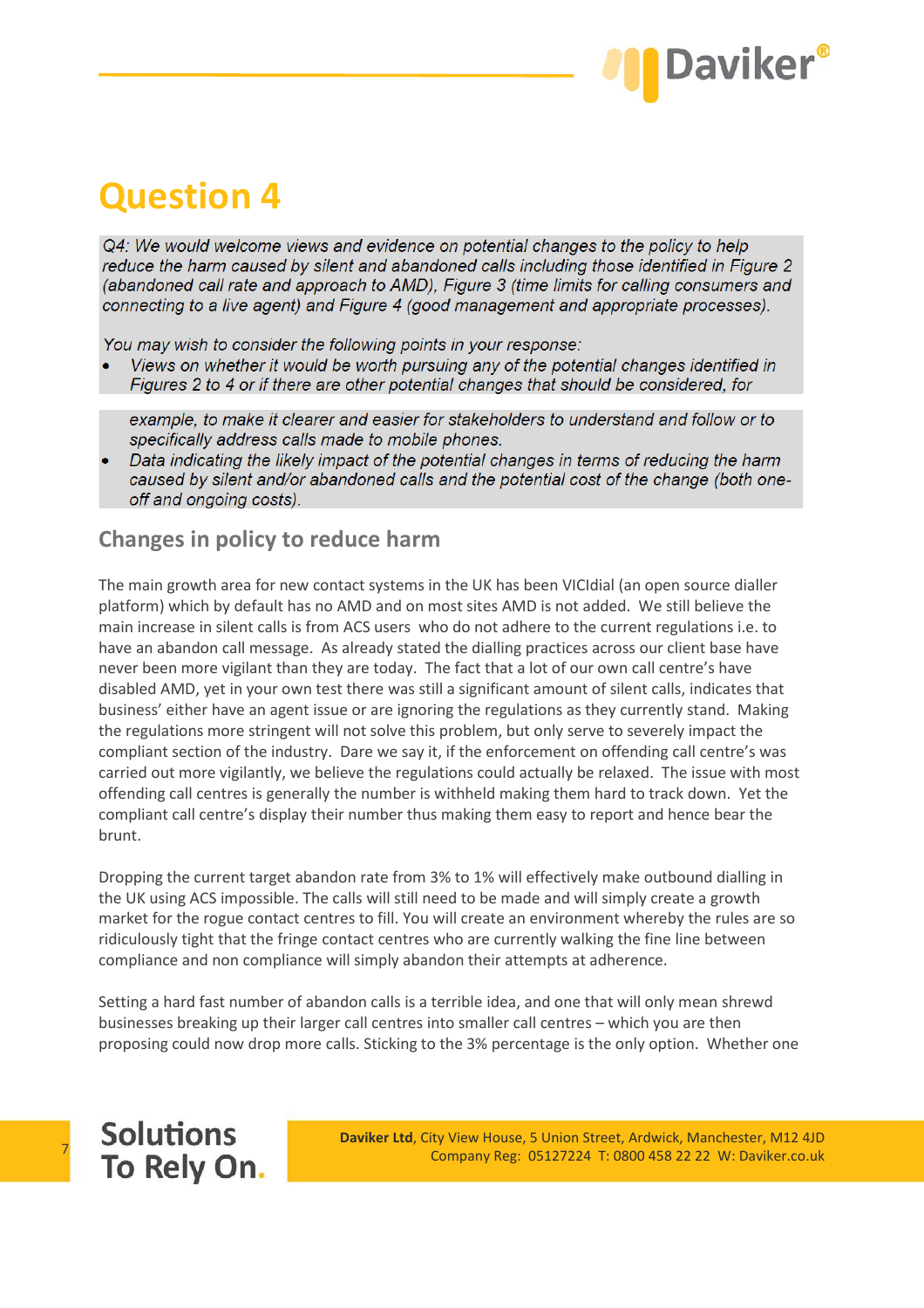

call centre with 500 staff abandons 100 calls or ten 50 seat call centres abandon 10 calls each the abandons overall is the same.

Agent behaviour should not be ignored, we do feel this is being severely underestimated from my own investigations and it is an area that could be backed up with evidence, The issue as already stated when removing AMD on ACS, it is extremely hard to identify agent initiated silent calls and to continuously monitor on an ongoing basis.

Further clarity on any regulations is always welcome and providing examples of what is "allowed" and not "allowed" again would be of benefit.

The only thing that would reduce the silent calls would be more enforcement of the regulations already in place. Since the silent call regulation came into play it has become more and more severe, yet the complaints have only increased. For us this is evidence in itself that the regulations, however strict are not going to reduce the problem and it is time it was looked at differently. It is the rogue traders that are the issue, rather than what the regulations stipulate. Focus on closing down these rogue contact centres, not driving the legitimate businesses into the ground with further unnecessary regulation.

# <span id="page-7-0"></span>**Question 5**

Q5: We would welcome views and evidence on potential changes that could be made to the policy relating to the a) current five general examples of persistent misuse (misuse of automated calling systems; number-scanning; misuse of a CLI facility; misuse for dishonest gain – scams; and misuse of allocated telephone numbers) or b) other examples of persistent misuse.

You may wish to consider the following points in your response:

- Whether the five general examples of persistent misuse remain relevant or if there are any changes or other types of persistent misuse that we should consider.
- Views on whether there are changes we should consider making to the policy relating to the provision of CLI information (noting the issues we set out in paragraphs 4.8 to 4.15).
- Views on whether it would be useful to clarify how we might use our persistent misuse powers in relation to calls made during unsociable hours and if so how and why.
- Views or evidence on the use of and harm caused by (a) localised CLI or multiple CLIs (b) IVM systems being used for outbound dialling where a consumer is kept on hold rather than immediately connected to a live agent.
- Whether a checklist and/or best practice guide would be useful and, if so, how such documents could be best developed and communicated.

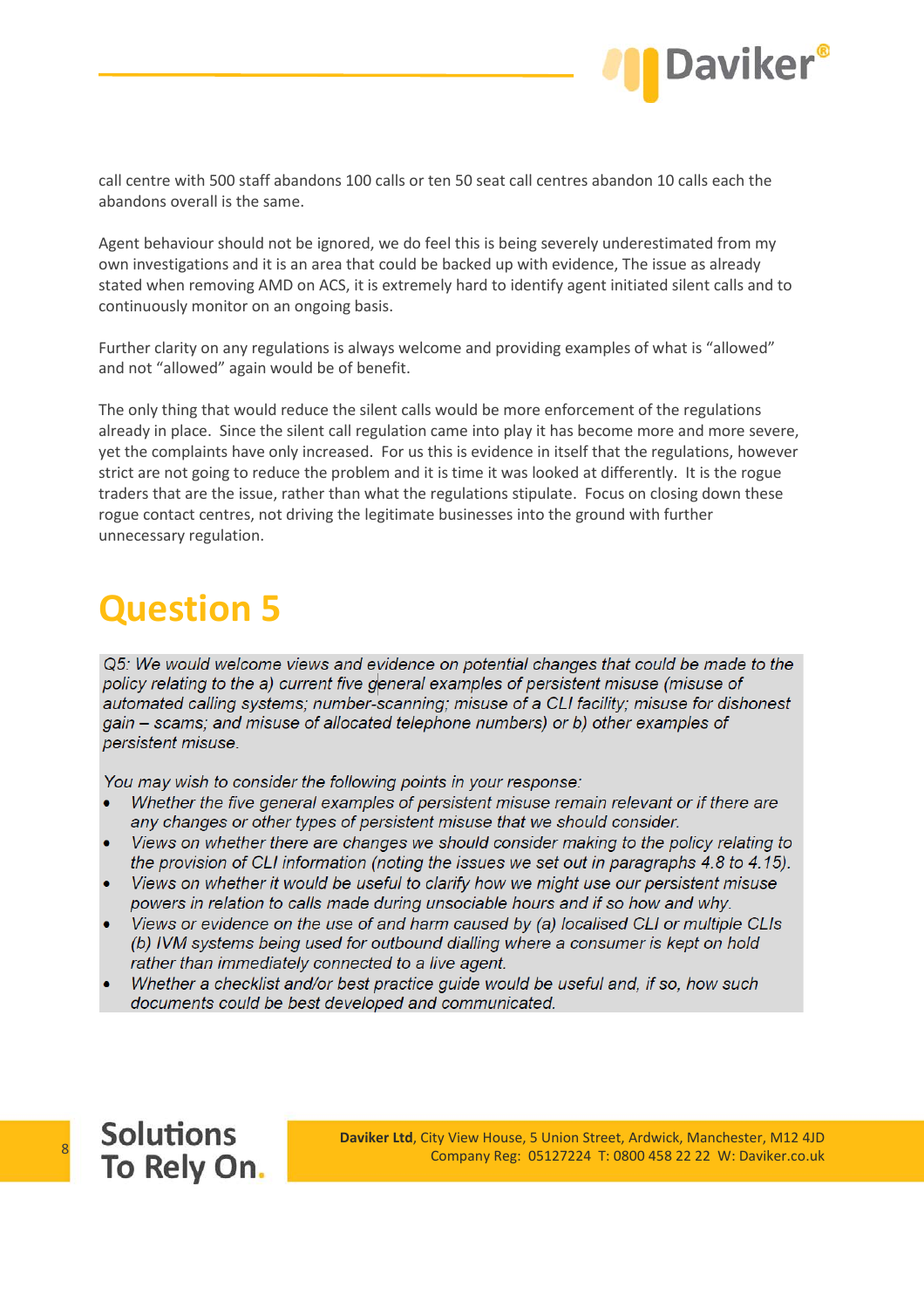

Further clarification on unsociable hours is a minor problem, none of our clients operate before 8am or past 8 pm, generally down to performance dips outside these hours. Any calls outside of these hours, we would expect are from error or as already stated overseas/rogue traders.

### <span id="page-8-0"></span>**IVM messages**

Though we understand the views on IVM, it is also a positive and useful feature which offers benefit to the recipient. Messages to confirm appointments, remind about payment dates to avoid further charges, warnings when you are about to go over usage limits and incur charges are all in the benefit of the recipient.

### <span id="page-8-1"></span>**Being put on hold from IVM message**

If a consumer has pressed 1 to speak to an agent we would generally think that if this is from an appropriate information message that the user is interested or is relevant, then they would not mind holding for a finite amount of time. Again on reviewing these systems generally these types of calls take precedence and are usually answered promptly within the call centre.

### <span id="page-8-2"></span>**IVM Problems**

The issues with IVM would come from broadcast messages that are used to blanket sweep numbers for the "hope" of a response. A lack of enforcement of the current regulations from IVMs offering to claim back PPI and the likes should be Ofcom's focus.

## <span id="page-8-3"></span>**CLI Localisation**

We currently have no evidence that this is resulting in any harm to an end user as long as you are able to respond to the same number at no additional cost.

Localisation has many benefits to industry users and consumers. A business may have a central call centre, but branch offices. The call centre then calls presenting a local number so should the user call back they will be directed to their local branch automatically. I believe some local government agencies use this exact principle.

CLI spoofing is an issue which we believe causes far more harm than localisation, i.e. a contact centre simply faking a CLI to a random number or that of competitors. CLI localisation is a completely separate service and the two should not be confused.

Again, as with most of these proposals, if these features are used as intended, to current regulations and not abused, there is no issue.

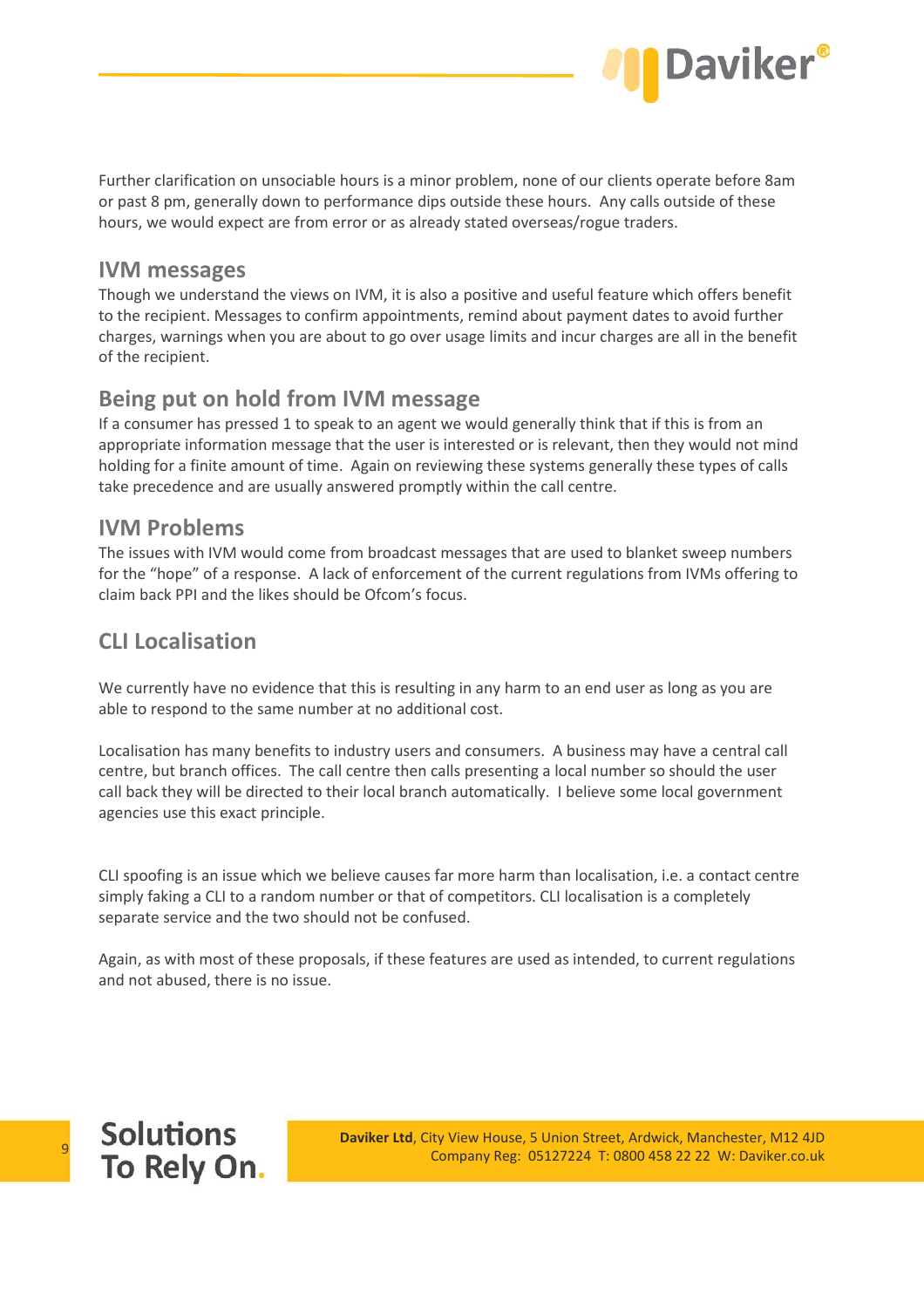

# **Question 7**

Q7: We would welcome information on the current operation of the outbound call centre market, in particular:

- The size of the current outbound calling market e.g. the annual number of calls made as well as the value.
- The size of total annual costs in the outbound market (where possible split by operating costs and capital costs (or depreciation)).
- The average costs per call/per agent (or per agent hour).
- The split of call centre locations (domestic or overseas) that make calls to UK numbers.

We will supply further information in due course.

# **Question 8**

Q8: We would welcome any initial views and evidence on the potential costs and benefits of any of the potential changes to the policy. In particular, whether any of the potential changes would:

- require investment in new technology or other capital costs;
- have an impact on efficiency and operating costs;
- have an impact on call-centre costs or call-centre prices (to their clients);
- affect competition in the call-centre market; and
- have a different impact on different types of call centre, and if so, what factors affect the level of impact.

In our opinion there would be no benefits associated with tightening up the regulations.

Most contact centres that are using ACS responsibly can now change their drop rate settings without further investment.

Efficiency of ACS users will drop substantially which will have a negative impact on the business. With a proposed drop rate of 1% many ACS users will come to the conclusion that it is highly unlikely that they will be able to achieve compliance and therefore either abandon doing outbound themselves, outsource it to a rogue/offshore contact centre or more likely abandon their attempts to remain compliant. Some businesses do not have the choice as to whether or not to make the calls, a significant numbers of UK jobs rely on the outbound calling industry.

Call centre costs will rise, therefore costs to end users of call centre services will also have to increase. In the example of a debt collector you may find that a debtor who now effectively cannot

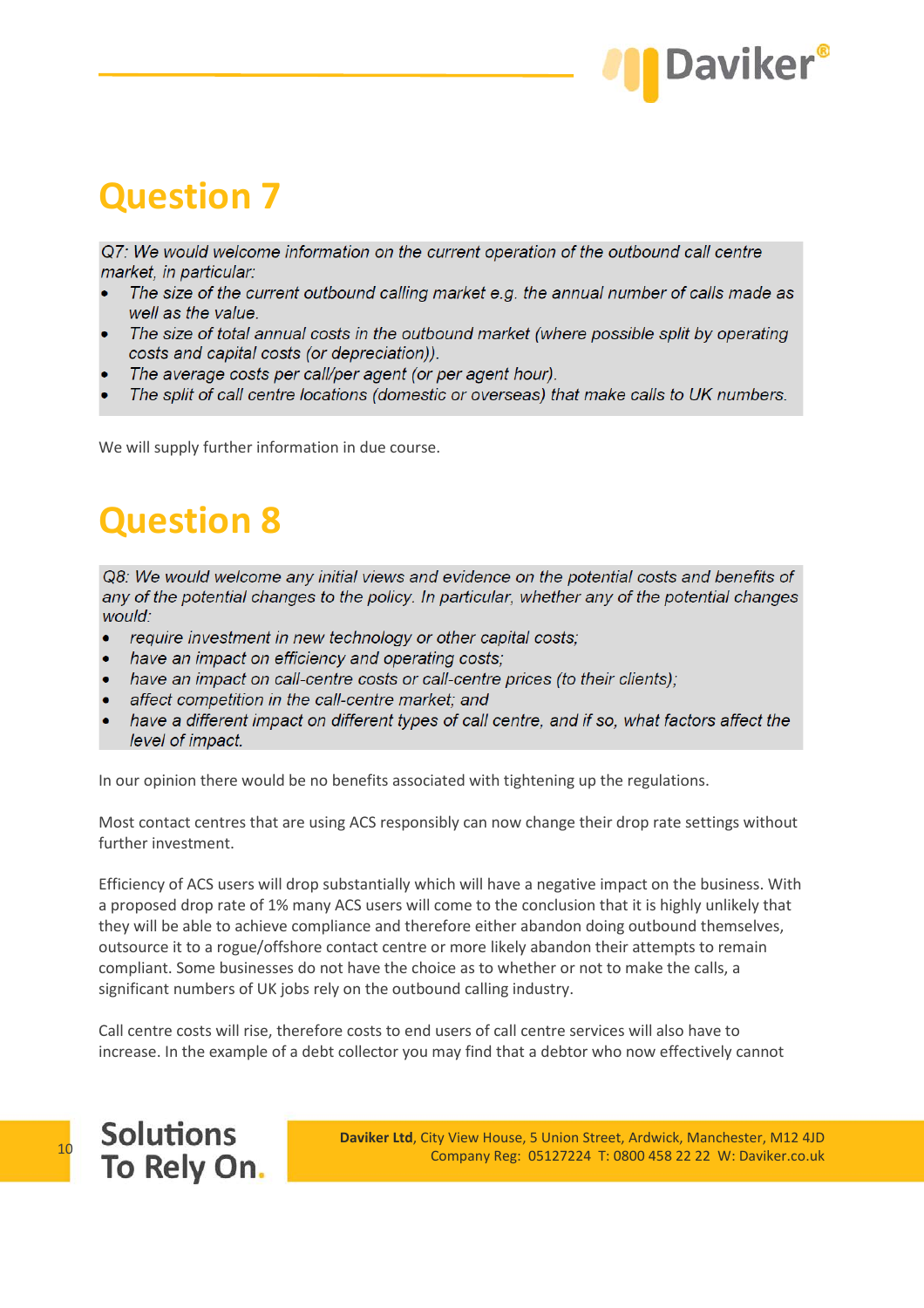

be contacted by phone to pay the debt will now have to be visited by a bailiff which would be at the Debtors additional cost.

<span id="page-10-0"></span>Further regulation of the UK contact centre market will result in more offshoring, more complaints from Consumers and a loss of UK jobs.

# **Question 9**

Q9: We would welcome any views on what factors may influence a call centre's likelihood of adhering to the current or a stricter policy.

Daviker clients are going above and beyond trying to adhere to the regulations which we have seen when conducting our free of charge Compliance Audits. The recent fines imposed have certainly had an effect on the industry, though from your own recent studies this has not reduced the overall issues.

Our question would be, why is that? Over the last 10 years of working in the industry the regulations have got tougher and tougher, yet the complaints have increased. We posed the question at meeting held at Ofcom, where most of the major ACS manufacturers were present. We asked "Are your clients trying harder than ever to adhere to current regulations?" All the other ACS suppliers agreed that their clients had never been more compliant, something that is getting more and more difficult and expensive to do.

The two most recent events that have caused an increase in complaints in our opinion are the rise of the PPI claim and the rise of the open source dialler. The PPI industry is now in decline but the next opportunity is no doubt around the corner. Open source diallers (and hosted diallers) have reduced the cost of entering the market significantly, allowing many smaller call centres to be set up. Open source diallers are not compliant, have no manufacturer responsible for making them compliant and have in our opinion been responsible for a huge level of distress. Responsible Call centres work with responsible manufacturers to operate within the current regulations. Rogue contact centres are not targeted by Ofcom, are not on Ofcom's radar and are using ACS systems and practices that are not compliant.

Further enforcement of the rules already in circulation would be enough to reduce the overall complaints. If you look at the current regulations and assume they are applied and then look at the reasons for the breaches, the numbers and reasons will be low, so the issue is not with the regulations. The best example of this is why are we still talking about Silent calls? There should not be any if the current regulations were being enforced. Why will tightening the regulations make any difference?